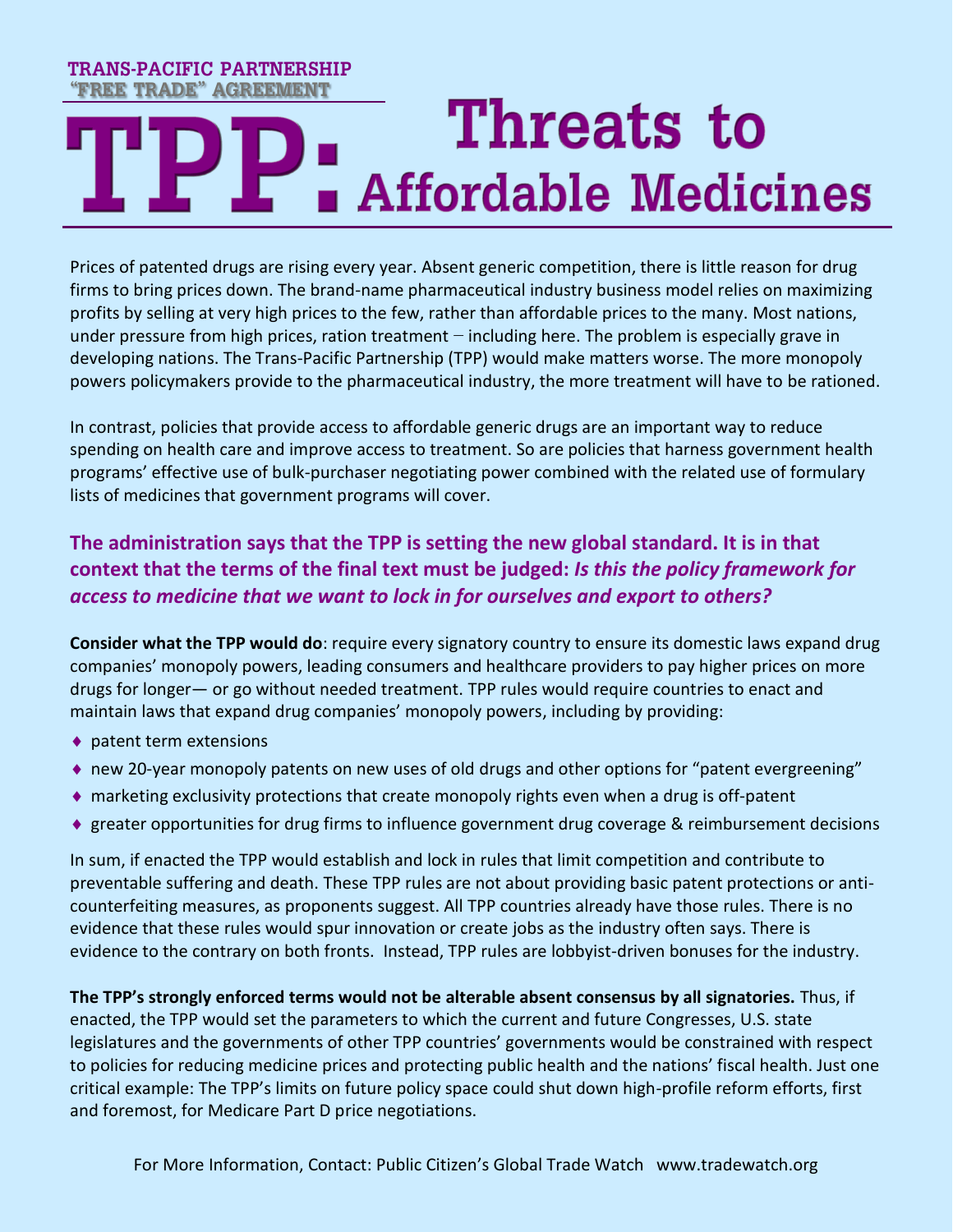### **TPP RULES THAT LIMIT COMPETITION AND PROMOTE HIGH MEDICINE COSTS**

#### **EVERGREENING OF PATENTS:**

 The TPP would require each signatory nation to include in its domestic laws granting of new 20-year patent monopoly for new uses of old medicines (20 years for Viagra the blood pressure treatment and another 20 years as an ED treatment) and facilitate patenting of other minor modifications of existing drugs (eg. a new patent for the 24-hour version of a drug that previously was dosed every six hours). This would allow drug firms to "evergreen" their patents, maintaining a monopoly and high prices.

#### **PATENT TERM EXTENSIONS:**

 The TPP would also require countries to provide for patent extensions for regulatory review periods or patent prosecution periods deemed "unreasonable" (regulatory review) or beyond a period of years (prosecution periods) of five years from application or three years from examination request. Patent term adjustments significantly delay market entry of generic medicines and restrict access to affordable medicines. They force governments to extend existing patent monopolies beyond current 20-year terms at the request of pharmaceutical firms. While they are allocated ostensibly for "delays" in regulatory review or patent prosecution, variance in review periods is a normal part of each system, and patent terms are not shortened when reviews are speedier than usual.

#### **EXCLUSIVITY FOR BIOLOGIC MEDICINES:**

- ◆ The most controversial TPP medicine-related provision concerns biotech drugs, or biologics medical products derived from living organisms. Biologics include many new cancer treatments, now averaging around \$190,000 per person per year. Most health systems cannot pay such prices without compromising other healthcare priorities. In the TPP, the pharmaceutical industry achieved its goal that every TPP country must provide new exclusivity periods for biologics. That means that the TPP would not allow national regulatory authorities to authorize the sale of products that rely on a competitor's safety and efficacy data, *even in the absence of patents.* This is the provision that a group of cancer patient activists called the TPP "Death Sentence Clause" as it would cut off access to drugs that are necessary to extend the lives of people suffering from cancer.
- ◆ Many TPP countries' current laws have no special exclusivity rights for such drugs. While TPP countries refused to agree to an automatic monopoly term longer than five years, the U.S. Trade Representative (USTR) insisted on text that will allow the U.S. government to pressure and pull nations towards a longer period − eight or even more years of protection. Since the TPP text was released, administration officials have stated explicitly that the TPP requires eight years of biologics exclusivity monopoly.

### **NEW RIGHTS FOR PHARMACEUTICAL FIRMS TO MEDDLE IN GOVERNMENT POLICY DELIBERATIONS ON DRUG PRICING AND REIMBURSEMENTS:**

- The TPP contains provisions in a cynically dubbed "transparency" annex which guarantees:
	- that **drug companies have a role in government policy deliberations on what medicines and medical device will be included in government programs and prices.** It mandates that parties provide opportunities for applicants to comment on government considerations of pricing and inclusion of medicines on formulary lists for reimbursement "at relevant points in the decisionmaking process."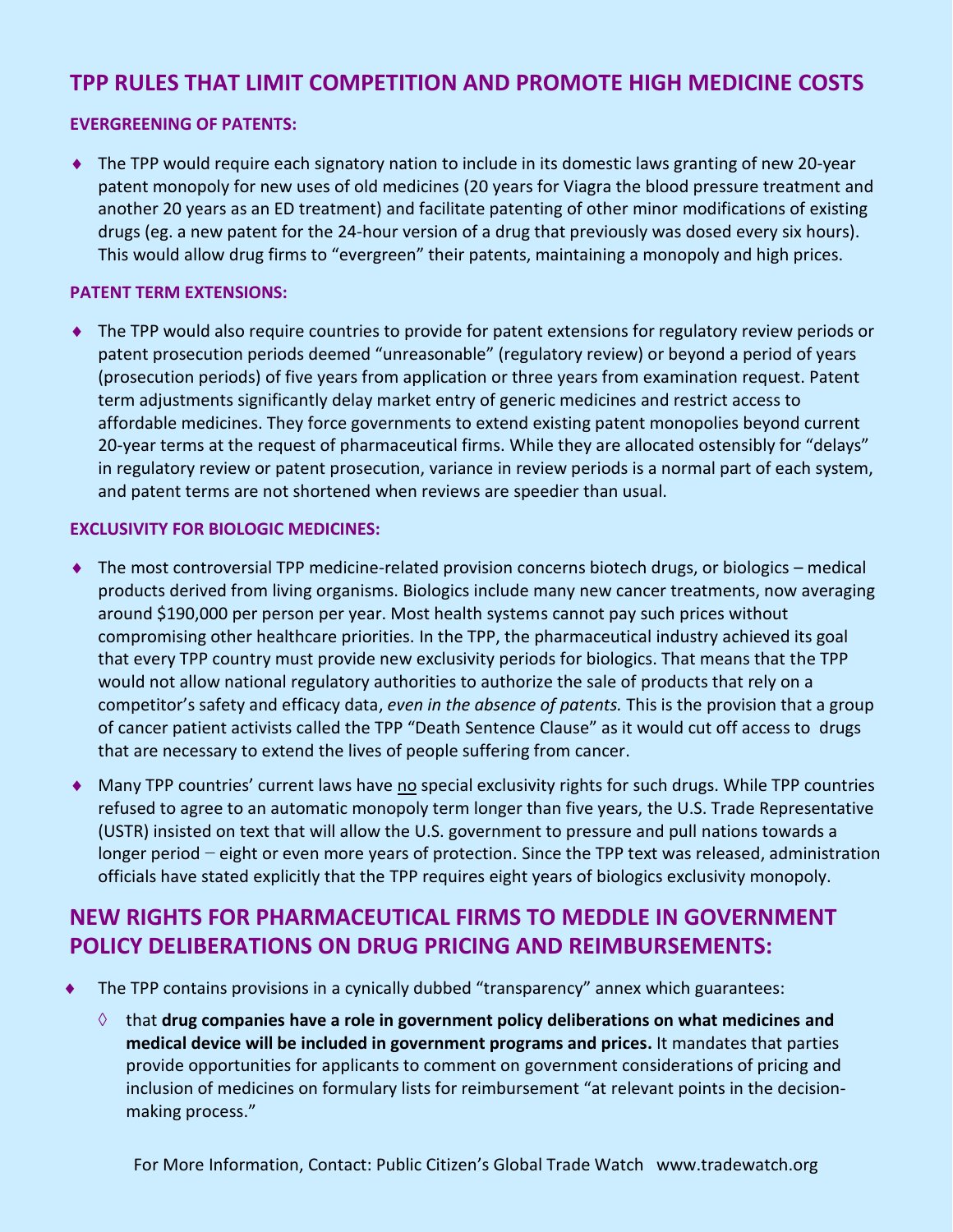- $\Diamond$  that those decisions "recognize the value" of pharmaceutical products or medical devices through the "operation of competitive markets" or their "objectively demonstrated therapeutic significance, " regardless of whether there are effective, affordable alternatives; and
- $\Diamond$  that **drug firms have special rights to challenge government decisions that the firms oppose.** Medicare national coverage determinations allow for appeals, but only in a limited set of circumstances. Might this conditional appeal process be construed as insufficient, if companies argue the TPP grants them an unconditioned right to review?
- ◆ Thus, if enacted, the TPP would reduce the flexibility and policy space that Congress would have to **protect public health**. These terms could limit the tools our government has to increase generic drug competition and get the best price for our seniors and for safety net providers.
- **The "Annex on Transparency and Procedural Fairness for Pharmaceutical Products and Medical Devices," expressly names the Centers for Medicare & Medicaid Services (CMS) as covered by its text. "…with respect to CMS's role in making Medicare national coverage determinations."** This includes whether Medicare Part A and Part B will pay for an item or service such as drugs given in a hospital or a doctor's office, and durable medical equipment. Under the TPP, CMS determinations would be subject to a series of procedural rules and principles, the precise meaning of which are not clear and perhaps not knowable. Drug companies could use the general language of the Annex to mount challenges to Medicare and health programs in many TPP nations.
- ◆ The Annex would apply to any future efforts to expand Medicare while reducing drug costs, such as **enacting national formularies and the right to negotiate drug prices as part of potential Medicare Part D reforms.** In response to soaring drug coasts, advocates increasingly are calling for policies that allow the Secretary of Health and Human Services (HHS) to negotiate the price of prescription drugs on behalf of Medicare beneficiaries. Vital to this reform would be establishment of a national formulary of medicines the program would cover. This would provide the government with substantial leverage to obtain discounts. Development of such a national formulary would be subject to TPP's requirements about what factors may or may not be considered when deciding about inclusion of medicines, and would pose significant administrative costs and enshrine greater drug company influence in decisionmaking – all reducing the capability for governments to negotiate lower prices.
- **Could companies use the Annex to compel Medicare to cover expensive products without a corresponding benefit to public health?** Now Medicare reimbursement is limited to products that are "reasonable and necessary" for treatment. But the TPP text requires decisions that "recognize the value" of pharmaceutical products or medical devices through the "operation of competitive markets" or their "objectively demonstrated therapeutic significance, " regardless of whether there are effective, affordable alternatives. USTR claims that Medicare today is fully compliant with the proposed provisions of the TPP. Yet the ambiguous language of the TPP leaves our domestic healthcare policies vulnerable to attack by drug and device manufacturers.

# **ROLLING BACK CONGRESSIONAL DEMOCRATS "MAY 10, 2007" REFORMS FOR DEVELOPING COUNTRY ACCESS TO AFFORDABLE MEDICINES:**

◆ The TPP would roll back the reforms made in the May 10, 2007 agreement that congressional **Democrats extracted from President George W. Bush, with respect to U.S. trade agreement rules on**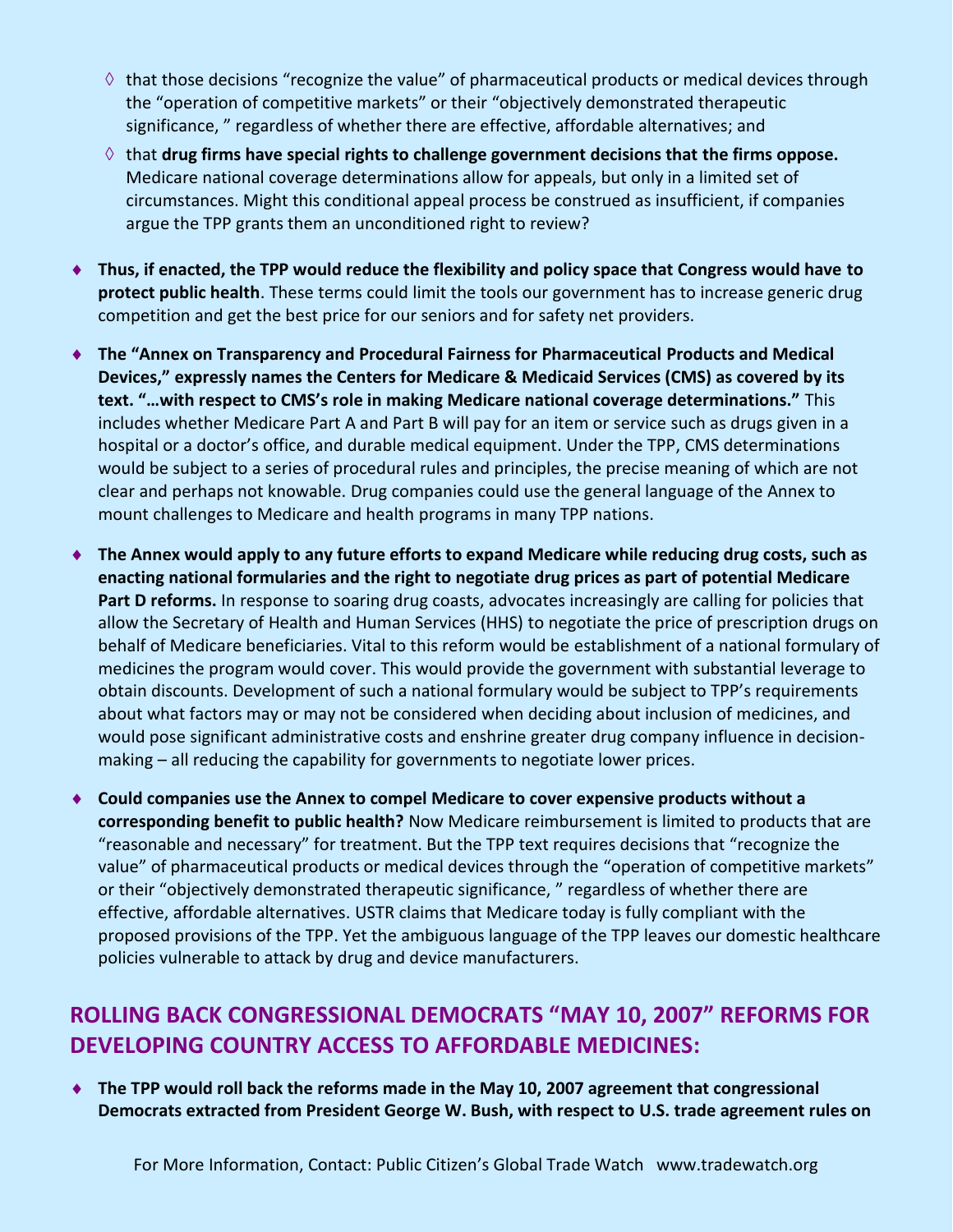**medicines.** The May 10 Agreement began to reduce the negative consequences of U.S. free trade agreements for access to medicines in developing countries. It did not eliminate these harms or create health benefits *per se*; it simply established some modest limits for how much harm U.S. trade policy would facilitate. The May 10 standard was seen by many Democrats and by public health advocates as the best that could be achieved during a Republican administration with the full expectation that a future Democratic president would build on the 2007 improvements for access. Unfortunately, the Obama administration abandoned the May 10 template early in the TPP negotiations, and worked aggressively to push the agenda of the pharmaceutical industry.

- The May 10 standard made patent term extensions optional for pharmaceuticals and provided important limitations on data exclusivity rules for developing nations. There were no transition periods by which developing countries were expected to adopt more pro-monopolistic rules that applied to developed nations. **Undermining the core premise of the May 10 Agreement standard, the TPP requires developing nations to transition to all of the same pro-monopolistic patent rules that apply to developed nations.** The transition periods are short *and only apply to a few rules while the rest would apply immediately to all signatories*. Some countries have negotiated exemptions from one or two TPP rules. But the underlying rules are beyond the limits of May 10, and will apply to the rest of the TPP parties, including developing countries that may join this aspired "living agreement" in the future. For instance:
	- **Exclusivity:** Marketing exclusivity rules delay generic drug registration for a specified period of time by limiting the ability of generics manufacturers and regulatory authorities to make use of an originator company's data.
		- The May 10 standard required that exclusivity terms runs for a five-year *concurrent* period, meaning that the clock runs on exclusivity from the date of first marketing in either the United States or the other country. This expedites generic entry.
		- **TPP rule:** Only Peru may run the exclusivity clock using the concurrent period rule. For all other countries, exclusivity runs for a minimum five years *from date of marketing approval in their country*, which may be considerably later than the first marketing approval, including cases that are purely a result of the pharmaceutical company moving slowly to register a product in a developing country. Countries also must choose between offering an extra three years exclusivity for new uses, forms and methods of administering products, or five years exclusivity for new combination products. And, for biologic drugs, the TPP includes USTR's demand that countries adopt "other measures" toward providing a market outcome comparable to eight years of exclusivity. Malaysia and Brunei would have an "access window," allowing them to foreclose marketing exclusivity if a company waits more than eighteen months to begin product registration.
	- **Patent Term Extensions:** Patent term extensions significantly delay market entry of generic medicines and restrict access to affordable medicines.
		- $\checkmark$  Under the May 10<sup>th</sup> standard, patent extensions are optional. Countries may choose whether or not to provide for patent term extensions in their domestic laws.
		- **TPP rule:** The TPP requires countries to provide for patent extensions for regulatory review periods or patent prosecution periods deemed "unreasonable" (regulatory